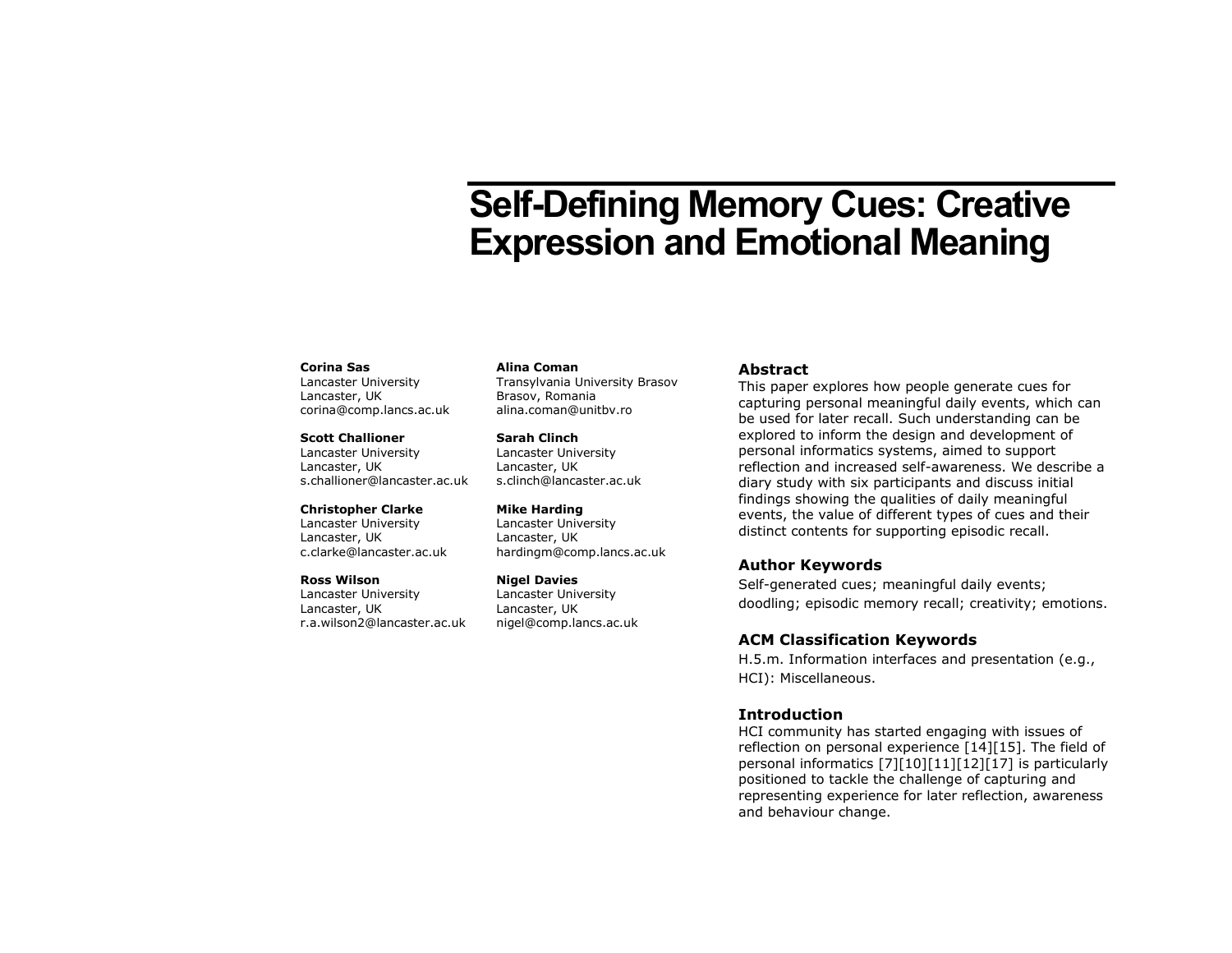#### **Instrumental objects**



*"I spent the entire morning covered in glue thanks to reception children. I don't think I have ever been covered in so much glue in my life. It was chaotic***"** [P1]



*"This was my first phonics lesson and that was our guide book for the year"* [P1]



*"Just the generic practice that we have every Wednesday afternoon […] it was interesting but nothing amazing happened. I thought it was artistic at the time"* [P6]

However, before one can reflect on personal experience is important that that experience is richly recalled. This paper proposed to intersect two distinct areas of research: personal informatics and memory technologies to address the challenge of supporting episodic recall of meaningful daily events.

The aim of this work is to look beyond automatically generated memory cues and explore the value of manually self-defined cues, with the goal of developing novel and more effective types of cues. We defined self-defining memory cues, digital cues manually created either by capturing readily available content embodying the essence of an event, or by creating and capturing such content when not readily available.

# **Related Work**

*The Value of Recall in Personal Informatics* The main goal of Personal Informatics is to support people's self-tracking, self-awareness and selfmanagement, and its main research question is how can we transform this overwhelming incoming body data into self-knowledge. Current research has focused on how such data can be summarized and visualized to enable the reflection on meaningful personal events [\[7\]\[10\]](#page-5-1)[\[11\]\[12\]](#page-5-2)[\[17\]\[20\].](#page-5-3)

A key challenge is identifying meaningful daily events worth reflecting on, and more importantly, how can they be retrieved. While lifelogging technologies support total recall, recent scholarly interest has suggested that selection at the moment of encoding is much needed [\[18\].](#page-5-4) As increased engagement in the encoding process supports recall [\[21\],](#page-5-5) in this paper we aim to explore the manually generated cues for daily memorable events rather than automatically generated ones.

# *Memory Cues for Episodic Recall*

Most of the HCI research on episodic memories has focused on memory aids for supporting retrieval [\[6\],](#page-5-6) with an emphasis on visual cues such as photographs and videos [\[19\].](#page-5-7) A wealth of studies have shown SenseCam's benefits for supporting recall of episodic memories [\[5\],](#page-5-8) both as remembering and knowing about the past [\[19\].](#page-5-7) Lee and Dey found that SenseCam photos should be recognizable or personally significant and that they capture four distinct types of cues: people, objects, places and actions [\[9\].](#page-5-9) Kalnikaite et al.'s findings showed that visual cues promote better recall, whereas locational information supports inferences about patterns of behavior [\[8\].](#page-5-10)

Other types of cues have been investigated with respect to aiding memory recall: audio cues, such as ambient sound recordings or spoken word diary entries [\[2\];](#page-5-11) geo-locational cues [\[8\];](#page-5-10) digital media, such as calendars and email [\[4\]\[10\];](#page-5-12) and most recently biofeedback cues, such as heart rate monitors and galvanic skin response sensors [\[17\].](#page-5-3)

Most of the previous work has focused on automatically generated memory cues. We know little about how people manually generate cues for their memorable daily events. This research gap is important to address as may shed light into developing different, more effective types of cues both in terms of format and content.

# **Method**

The aim of this study is to explore how people generate cues for capturing personal meaningful daily events, which can be used for later recall. Such understanding can be explored to inform the design and development of personal informatics systems, aimed to support increased self-awareness, reflection and behaviour change. The study addresses the following research questions:

 What are *meaningful daily events* that people decide to capture cues for? Which *qualities* set meaningful events apart from the mundane events?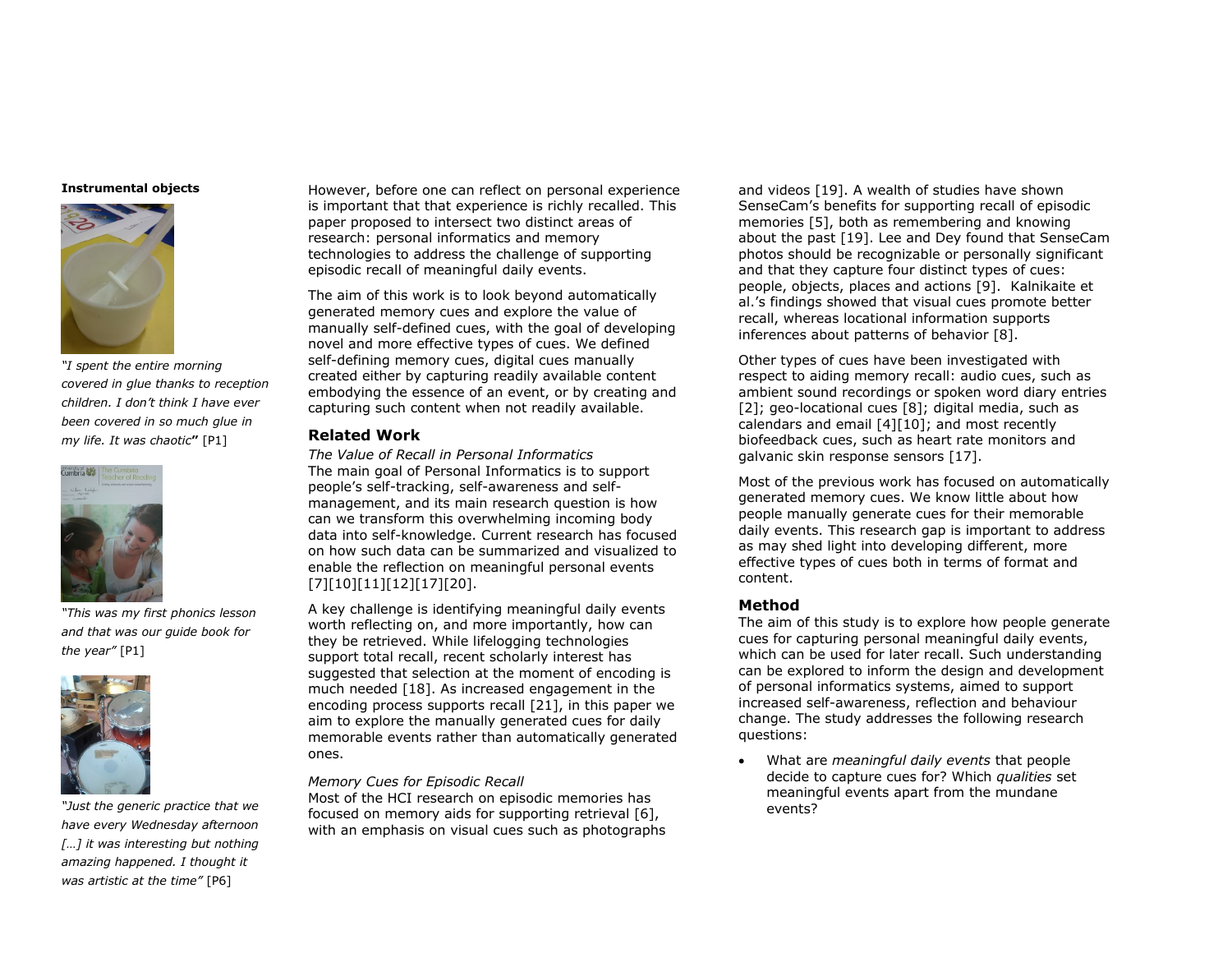## **Objects as Activity Outcomes**



*"[What was the most memorable event from Sunday?] Probably when I was washing my motorcycle […] in the afternoon. You could see that it was a bit damp that day. It had rained previously but not at that point"* [P6]



*"I had a very boring day where I was just cleaning the house for large proportion but towards the end I saw there was a new game released on Xbox Live for free so I downloaded it. That was probably* 

- What *format* people prefer for self-defining cues in order to later prompt recall of meaningful daily events? Is there a preference for recording photos, sketches, sound or voice-based cues?
- What *content* of daily events gets captured by selfdefining cues? Is there a preference for place, time, people, emotions, thoughts?

# *Sample*

The fieldwork consisted of a diary study with six participants. We employed a convenience sample and recruited from authors' university and social groups. Participants are all students: three in their final year of Computer Science degrees, two from the Engineering Department and one studying teacher training. All participants are smart phone users and familiar with the Android operating system. Participants' age ranged from 21 to 25, with 5 being male and 1 female. None of the participants had any prior experience with personal informatics or life-logging systems.

# *Procedure*

A five day diary study was performed, which involved three stages. In the initial stage, participants were individually introduced to the study, equipment and signed the consent form. To aid the capturing of events participants were provided with Android smart phones where the following applications were preinstalled:

- *Android* Camera, for image and video capture*.*
- *Picasso -* a drawing application for sketch and diagram entry*.*
- *Smart Voice Recorder* for voice and sound entry.
- *AIRS* [\[11\]](#page-5-2) *-* Life-logging application for location tracking, mood entry and heart rate monitoring.

In the second stage, participants were asked to capture cues for their daily meaningful events. We instructed them to take photo, record video, audio and voice narration, or draw doodle. A timer application was used to provide reminder notifications for describing the

most important event that has happened to them in the previous 2 hours. Interviews were scheduled for each end of day when the cues were shared and discussed to explore the selection and construction of cues, as well as their effectiveness for prompting the recall of the events.

The third and final stage took place at the end of the five days and consisted in a final interview when the cues were explored in terms of their effectiveness for delayed recall. Participants were also given the opportunity to provide additional feedback and return the equipment.

We employed a thematic analysis which offers a flexible approach to data exploration. It allows the identification of major themes which are further described.

# **Findings**

# *Daily Memorable Events*

Half of participants found it difficult to identify daily memorable events. Those who did have mentioned work achievements, completion of household chores, weekend fun activities, and hobbies. While three participants identified no memorable events, each of the others identified between three and five such events occurring over the duration of the diary study.

Example of memorable events include teacher training such as sequencing activity with reception children; planning and delivering of the first phonics class [P1]; driving and spending the weekend at a friend for hiking and Sunday lunch [P5]; successful completion of literature review for a module's coursework, washing one's motorcycle, treating oneself with a new downloaded after a day of cleaning the house, or playing the drums in a weekly group [P6].

Similarly to memorable events, mundane events also include work tasks, routine chore activities or fun, relaxing ones. For example such events include watching TV, commuting, studying, shopping, eating or drinking with friends. However, in contrast with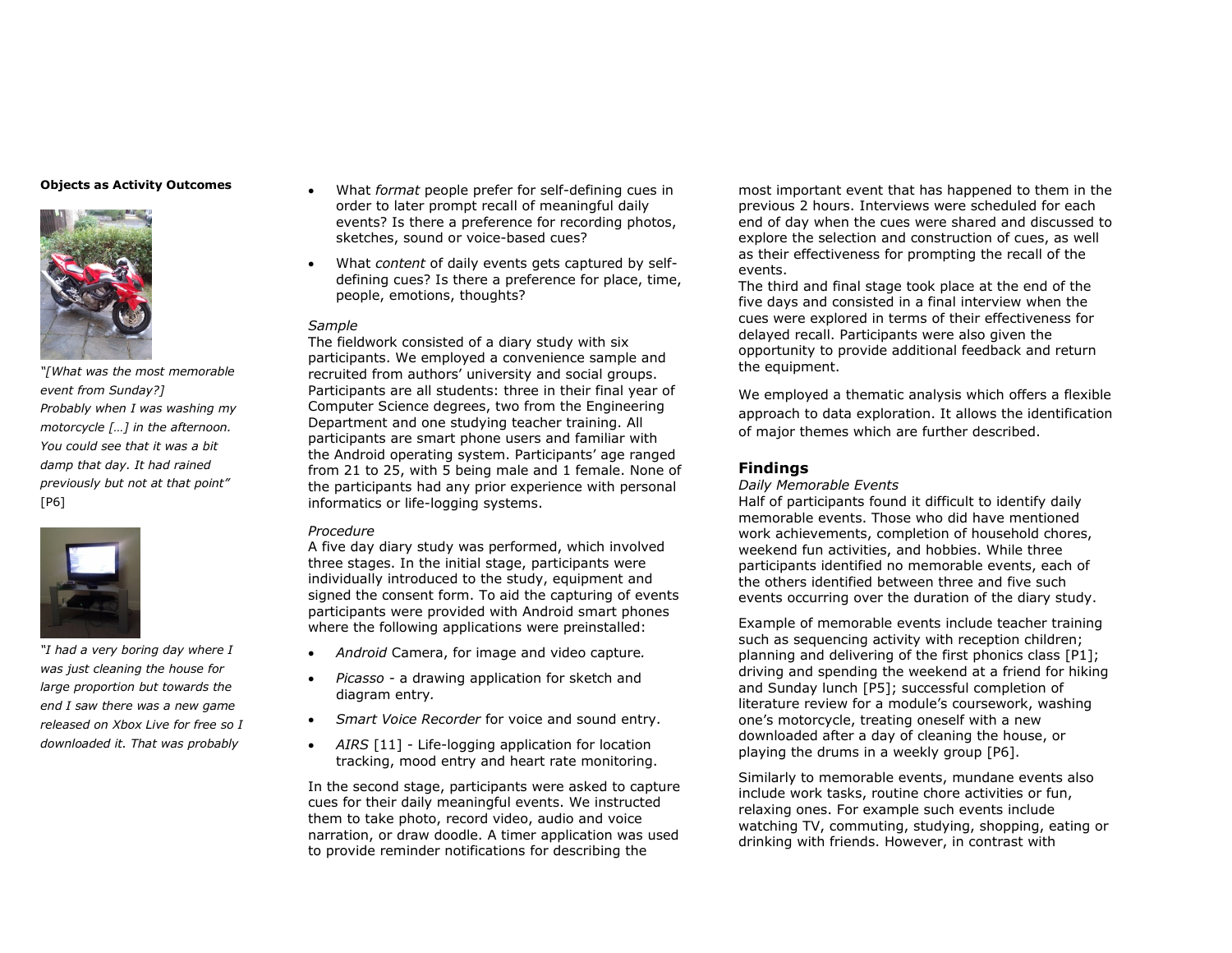#### **Context**



*"Saturday I went hiking in the Brecon with XX and we camped. It was fun. On the right hand side is where we pitched the tent the night before"* [P5]



*"The most memorable moment was eating lunch but I didn't want to take a picture whilst we were eating. That's cleaning up*" [P5]

## **Generated cues: emotions**



*"My first phonics lesson went very well. I was really happy […] This is my thumbs up. I would have liked to video some of our phonics teach but I wasn't able to do that"* [P1]

memorable events which are experienced with intense positive affect [\[16\],](#page-5-13) the least memorable ones are characterized as having heightened negative arousal or low positive arousal. Even positive events such as achievements or relaxing activities do not appear to be celebrated as the memorable events are.

Our findings indicate that the hallmark of daily memorable events is positive affect, the richness of the felt experience, vivid recall of the event, and awareness of the significance of the event. What appears to matter is the personal meaning that people assign to them, rather than the events themselves. In contrast, less memorable events tend to be inferred based on routine activities and are described through fewer details and lacking rich personal notes. There is no awareness of the significance of the event, and less memorable events lack the potential to be represented through cues. As a result, such events are captured by fewer cues. In contrast, people able to identify memorable events are also able to provide detailed rationale for the selection or construction of cues for prompting their recall.

#### *Cues Format*

The self-defining cues consisted of photos (79%), doodles (18%), videos (2%) and audio cues (1%). It is probably less surprising that photos feature highly as cues as they are the easiest and most accessible to record. Photos also provide a wealth of content from context, people, activities and expressed emotions, readily available to be captured.

A surprising finding however is the prevalence of doodles as second preferred cue format. In contrast to photos, the doodles' content needs to be created. This involves a creative component which most people enjoyed. Doodles are particularly interesting as they are mostly preferred for capturing event's emotional meaning. They are also used for abstract qualities of the experience which are difficult to capture through readily available cues.

A second surprising finding was the limited use of audio cues. Previous work has shown that sonic souvenirs are more creative and better suited to express mundane events than photos [\[2\].](#page-5-11) Yet, we found few accounts of audio cues, and exclusively voice records rather than contextual sound. Despite their evocative power, the capturing of contextual sound appears problematic in settings where social norms prevent it.

The challenge of capturing cues during the memorable events opens up the opportunity for some participants to construct the cues after the event. Besides photos and audio records, videos are also used to postannotate events. For example, people creatively generated videos to express their feelings after successful completion of challenging tasks. On few occasion, people were challenged by the demand of constructing the cues, so that a few memorable events remained uncaptured.

## *Cues Content*

Our findings indicate that the content represented within the cues consists of objects (59%), spatiotemporal context (24%), emotional meaning (16%) and people (1%).

These content categories are interesting as they differ in two important aspects from previous cue taxonomies: events, spatio-temporal contexts, thoughts and emotions [\[17\],](#page-5-3) and: people, objects, places and actions [\[9\].](#page-5-9)

First, self-generated cues show the prevalence of objects and specific object types, and second, the also show limited emphasis on people. With respect to objects, most of the memorable events consist of human activities. When defining the cues, participants tend to identify key aspects which could stand for the entire activity. Such aspects include materials and *objects instrumental* for the completion of the activity, or *objects representing the result of the activity*. For example, P1 mentioned large amount of glue used during the activity with reception children, or a cooked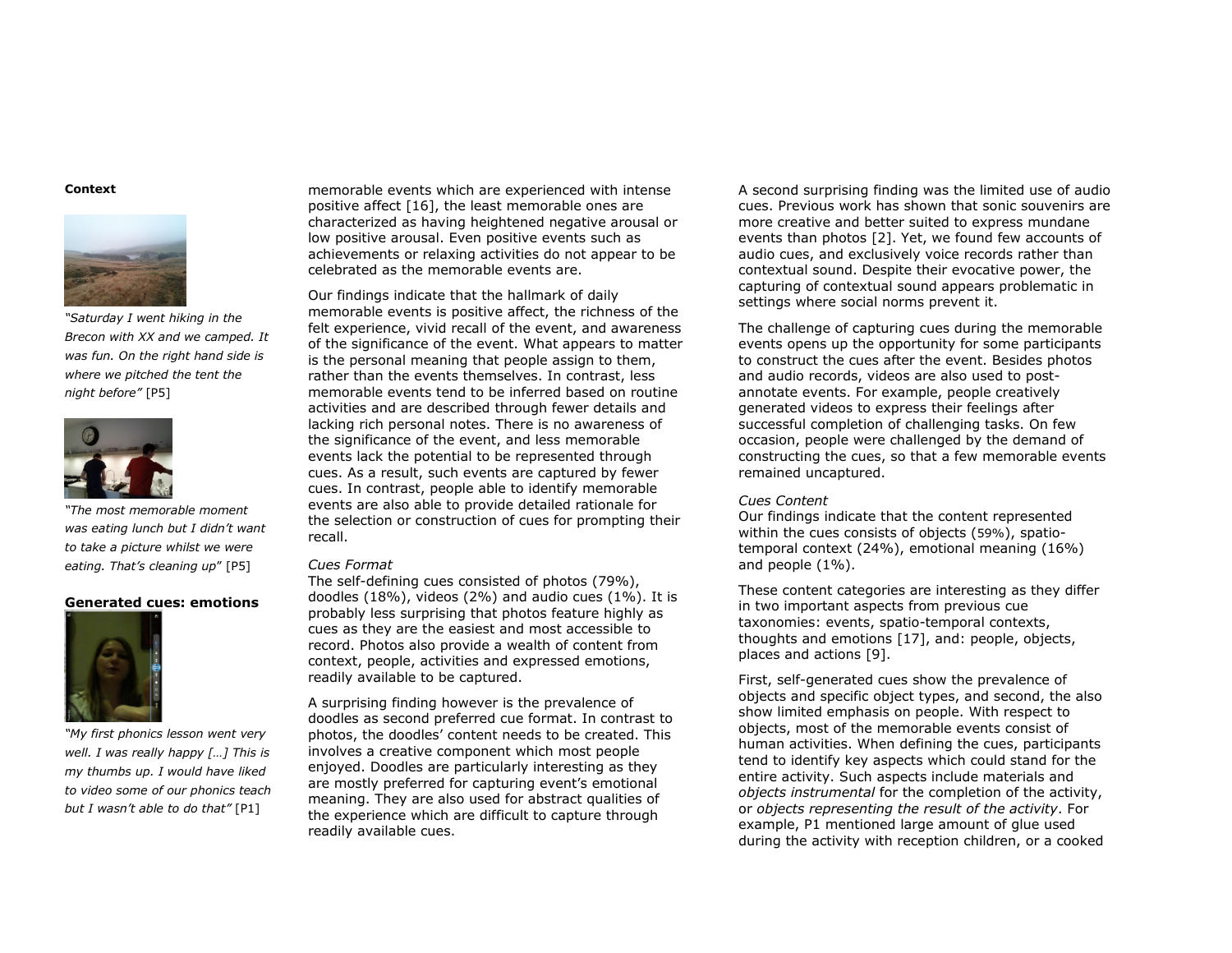#### **Generated cues: emotions**



*"I was really tired. Basically the day had worn me out, I have never felt so tired just from teaching ever"* [P1]

## **Generated cues: abstract representations**



*"During our phonics lesson we went on treasure hunt of words in the outside area, and the children have to be able to recognise the words by how they are spelled. Such as cat. And we get the children to sound them out. Cat was the most popular and successful"* [P1]

## **Absent cues**

*"I drove to Wales to see my friend XXX. [What was the most memorable event from that day?] Probably the drive but that won't be recorded in pictures"* [P5]

banana cake. The objects figuring in cues are not only physical but also *digital*, capturing for example the successful completion of a piece of coursework or a downloaded game for P6.

Another surprising finding is the prevalence of emotional meaning within the self-defining cues. As shown in Table 1, such meaning is predominantly captured through doodle-based cues. People tend to draw their moods through abstract representations using color and shapes, or tend to write their emotions using drawn letters, i.e. bad, itchy, confused, tired [P3]. This is an interesting outcome, given that people were provided with mood entry application. The preference to use the doodles to express emotions suggests the value of creative and more agentic forms of participation in generating the cues.

|              | Object<br>instru-<br>mental | Object<br>$out-$<br>come | Con-<br>text | People | Meaning/<br>emotion |
|--------------|-----------------------------|--------------------------|--------------|--------|---------------------|
| Photos       | 49                          | 8                        | 29           |        | 3                   |
| Doodles      | 5                           |                          |              |        | 15                  |
| Video        |                             |                          |              |        |                     |
| Audio        |                             |                          |              |        |                     |
| <b>Total</b> | 55                          | 10                       | 30           |        | 20                  |

**Table 1.** Categories of cues' content across cues' formats

While people are often present in automatically logged cues such as SenseCam photos [\[4\]](#page-5-12) [\[9\],](#page-5-9) our outcomes suggest that people are less important in self-defined cues. We conjecture that the essence of an activity, even if social, is better captured through its materiality, i.e. objects and context. Our self-defined photo-based cues also differ from souvenir photos and their self presentation quality. In contrast, we found limited photo-based cues featuring selfies, suggesting that such cues are for exclusive private functional use [\[1\]\[13\].](#page-5-14)

The captured contexts consist of work settings, streets, outdoor places, houses or kitchen where people share

social activities. About half of the context-based cues were recorded by P3 during his weekend trip. This suggests that for activities performed in familiar places, the objects-based cues are preferred, while for activities in new, unfamiliar places, the change of context becomes important and worth recording, confirming previous findings on locational information supports inferences about patterns of behavior [\[8\].](#page-5-10)

## **Conclusions**

Daily meaningful events that people identify and generate cues for are characterized by positive affect, and richness of the felt experience. In contrast to less meaningful events which are inferred based on routines, the meaningful ones are vividly remembered.

In terms of cue formats, people prefer visual representations, with photos featuring mostly the objects or contexts of activities, and doodles-based cues capturing feelings or abstract concepts key to the event. Doodles offer opportunity for creative expression and are particularly enjoyed. This suggests that digital support for self-defining cues should enable increased users' engagement and agency.

With respect to cue contents, self-generated cues show the prevalence of core objects such as those instrumental for the completion of activities, or those capturing the result of activities. Findings also indicate the limited value of people and self presentation in cueing recall of meaningful daily events. Tools to support the recall of daily events could explore the caption of activities and their objects in both visual and innovative non-visual form, i.e. through movement or touch.

We acknowledge the limitation of the preset capturing methods on participants' natural behavior. The limited sample size of this exploratory study also needs addressing in future work. An exciting research direction which we will focus on is investigating new tools to support the non-visual self-defining cues for the recall of daily events.